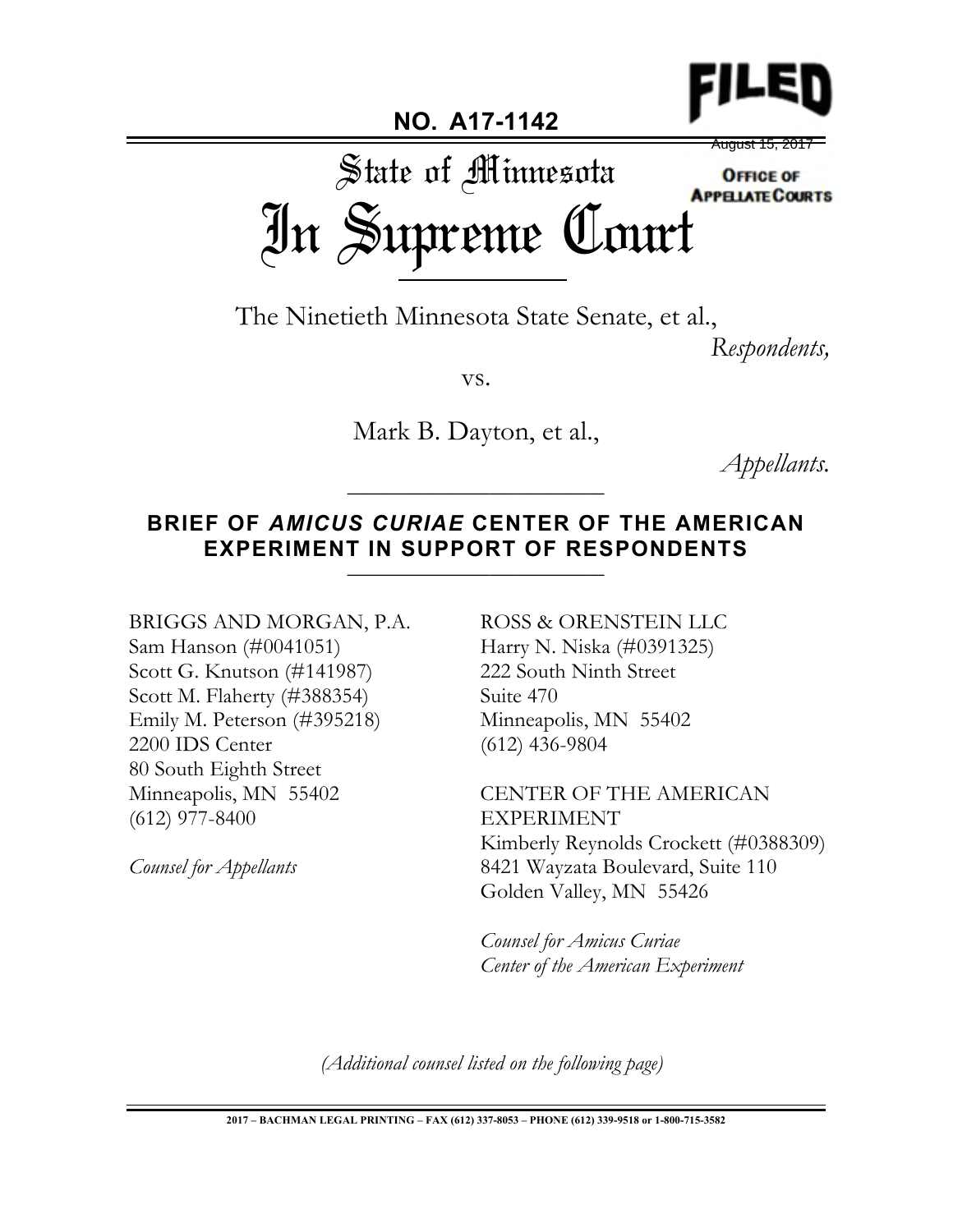#### KELLEY, WOLTER & SCOTT, P.A.

Douglas A. Kelley (#54525) Steven E. Wolter (#170707) Kevin M. Magnuson (#306599) Brett D. Kelley (#396526) Centre Village Offices, Suite 2530 431 South Seventh Street Minneapolis, MN 55415 (612) 339-8811

and

MASLON LLP David F. Herr (#44441) 3300 Wells Fargo Center 90 South Seventh Street Minneapolis, MN 55402 (612) 672-8200

*Counsel for Respondents*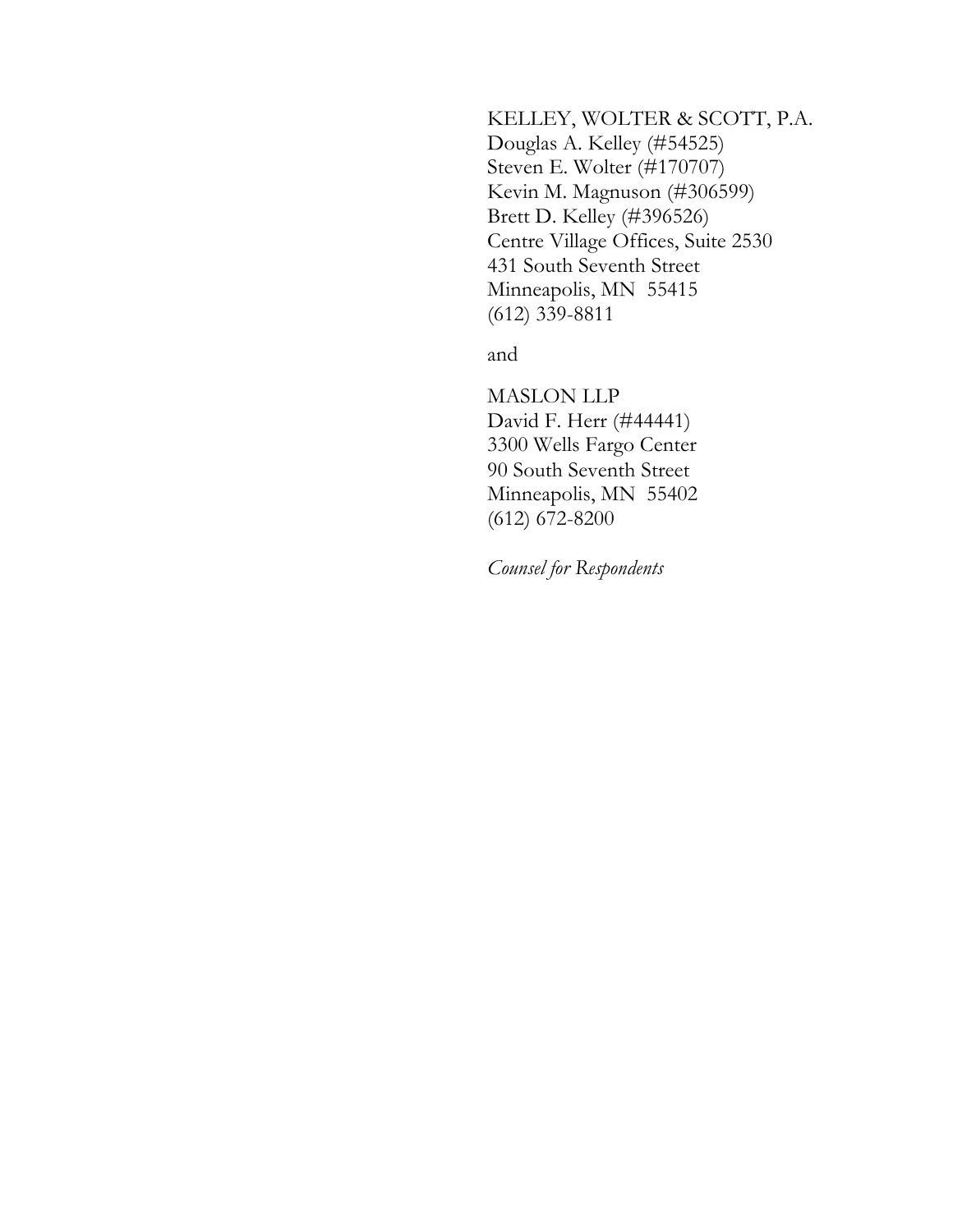## **TABLE OF CONTENTS**

| A. The two-pronged Starkweather test balances the countervailing                                                                                            |
|-------------------------------------------------------------------------------------------------------------------------------------------------------------|
|                                                                                                                                                             |
| 1. The vetoes indisputably create an unconstitutional end result: the                                                                                       |
| 2. The vetoes were indisputably driven by an unconstitutional motive:<br>to coerce the discretionary choices of the Legislative Branch  9                   |
| II. The political question doctrine does not support the Governor's position<br>that the proper remedy for the unconstitutional end result of his vetoes is |
|                                                                                                                                                             |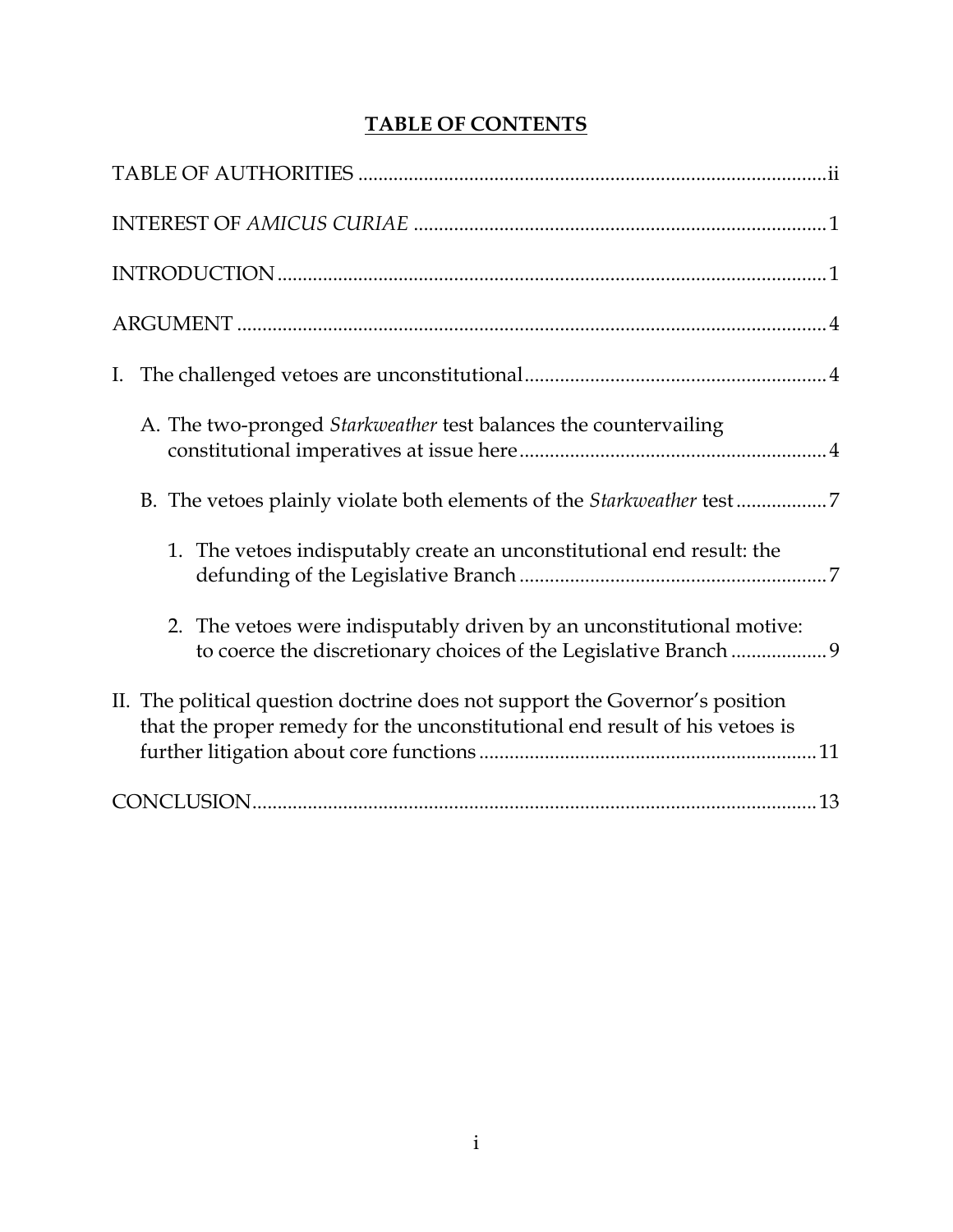## **TABLE OF AUTHORITIES**

| Cases                                                      | Page(s) |
|------------------------------------------------------------|---------|
| Baker v. Carr,                                             |         |
| Brayton v. Pawlenty,                                       |         |
| Fletcher v. Commonwealth,                                  |         |
| In re Civil Commitment of Giem,                            |         |
| In re Temp. Funding of Core Functions of the Exec. Branch, |         |
| Johnson v. Carlson,                                        |         |
| Starkweather v. Blair,                                     |         |
| State ex rel. Birkeland v. Christenson,                    |         |
| State ex rel. Decker v. Montague,                          |         |
| <b>Constitutional Provisions</b>                           | Page    |
|                                                            |         |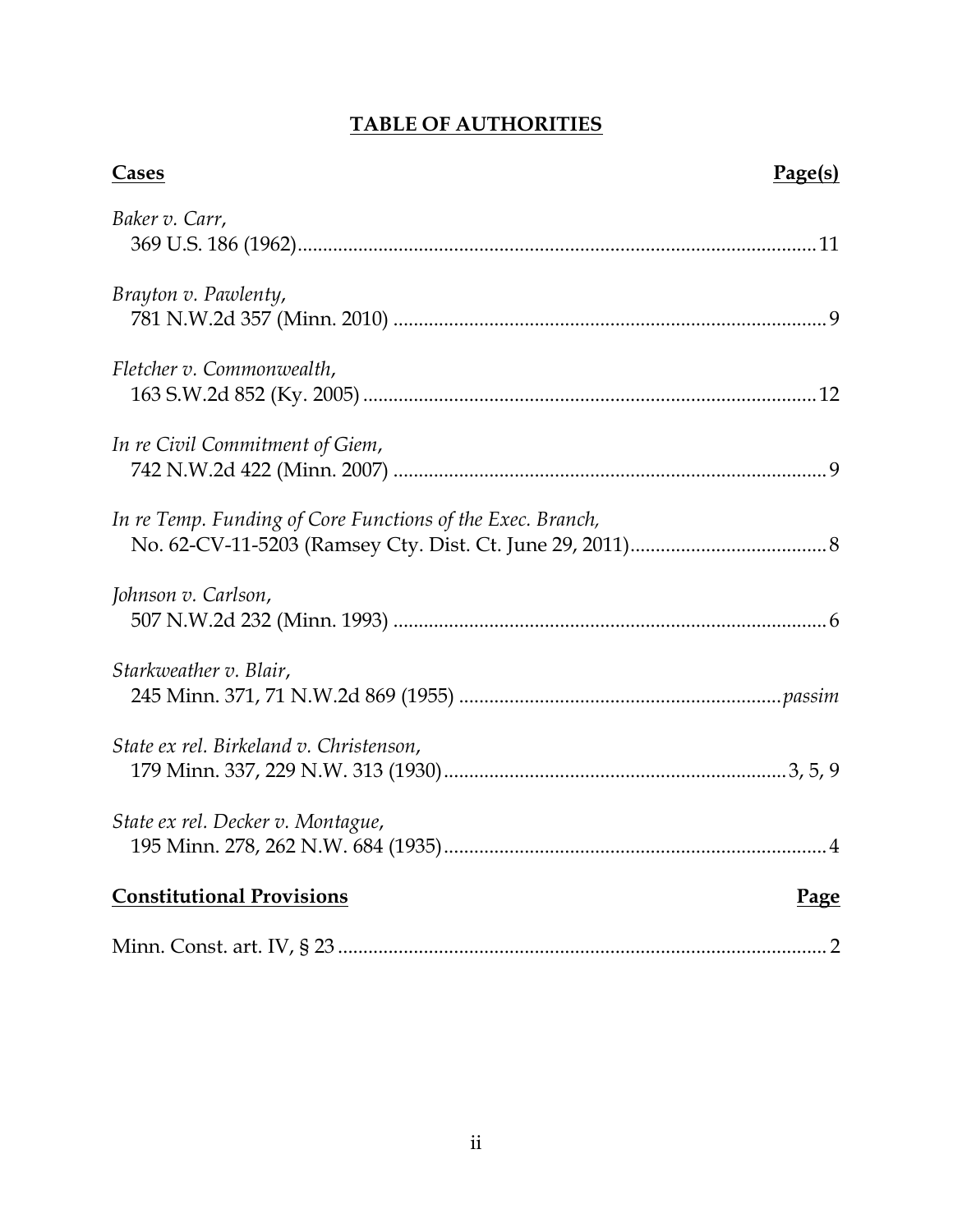### **INTEREST OF** *AMICUS CURIAE***<sup>1</sup>**

*Amicus Curiae* Center of the American Experiment (the "Center") is a nonprofit educational organization dedicated to the principles of free enterprise, limited government, personal responsibility, and government accountability. It conducts research and develops public policies that make Minnesota a freer, more prosperous and better-governed state. The Center regularly participates as *amicus curiae* in cases involving important legal questions likely to affect the public interest. Its interest here is public.

### **INTRODUCTION**

| May 7, 2010                                                                                                                                                                                                                                                                                                                                                                         |                                                             |                                                                                           |  |                                                                    |  |
|-------------------------------------------------------------------------------------------------------------------------------------------------------------------------------------------------------------------------------------------------------------------------------------------------------------------------------------------------------------------------------------|-------------------------------------------------------------|-------------------------------------------------------------------------------------------|--|--------------------------------------------------------------------|--|
| Dear President Metzen:                                                                                                                                                                                                                                                                                                                                                              |                                                             |                                                                                           |  |                                                                    |  |
| I write to inform you of the following line-item vetoes to 2009 Chapter 83, Senate File 802:                                                                                                                                                                                                                                                                                        |                                                             |                                                                                           |  |                                                                    |  |
|                                                                                                                                                                                                                                                                                                                                                                                     | Art. 1, Sec. 3, Subd. 1<br>Art. 1, Sec. 4<br>Art. 1, Sec. 5 | Supreme Court \$43,476,000<br>Court of Appeals \$10,285,000<br>Trial Courts \$250,116,000 |  | \$43.475.00<br><del>\$10,285,000</del><br><del>\$250,116,000</del> |  |
| Earlier this week, four justices of the Minnesota Supreme Court issued a gravely mistaken ruling in<br>Brayton v. Pawlenty, unlawfully restricting my executive authority (expressly granted by statute) to<br>enforce Minnesota's constitutional prohibition on deficit spending.                                                                                                  |                                                             |                                                                                           |  |                                                                    |  |
| As a result of this action, I am line-item vetoing the appropriations for the courts to persuade the<br>Supreme Court to reconsider its decision that I simply cannot accept. Attached is my letter to Chief<br>Justice Magnuson explaining my reasoning for line-item vetoing the judicial branch's appropriations<br>based on my profound disagreement with the Brayton decision. |                                                             |                                                                                           |  |                                                                    |  |
| Sincerely,                                                                                                                                                                                                                                                                                                                                                                          |                                                             |                                                                                           |  |                                                                    |  |
| Tim Pawlenty<br>Governor                                                                                                                                                                                                                                                                                                                                                            |                                                             |                                                                                           |  |                                                                    |  |
|                                                                                                                                                                                                                                                                                                                                                                                     |                                                             |                                                                                           |  |                                                                    |  |

<sup>&</sup>lt;sup>1</sup> No counsel for any party authored this brief in whole or in part, and no person other than *amicus curiae* or its counsel made a monetary contribution to the preparation or submission of this brief.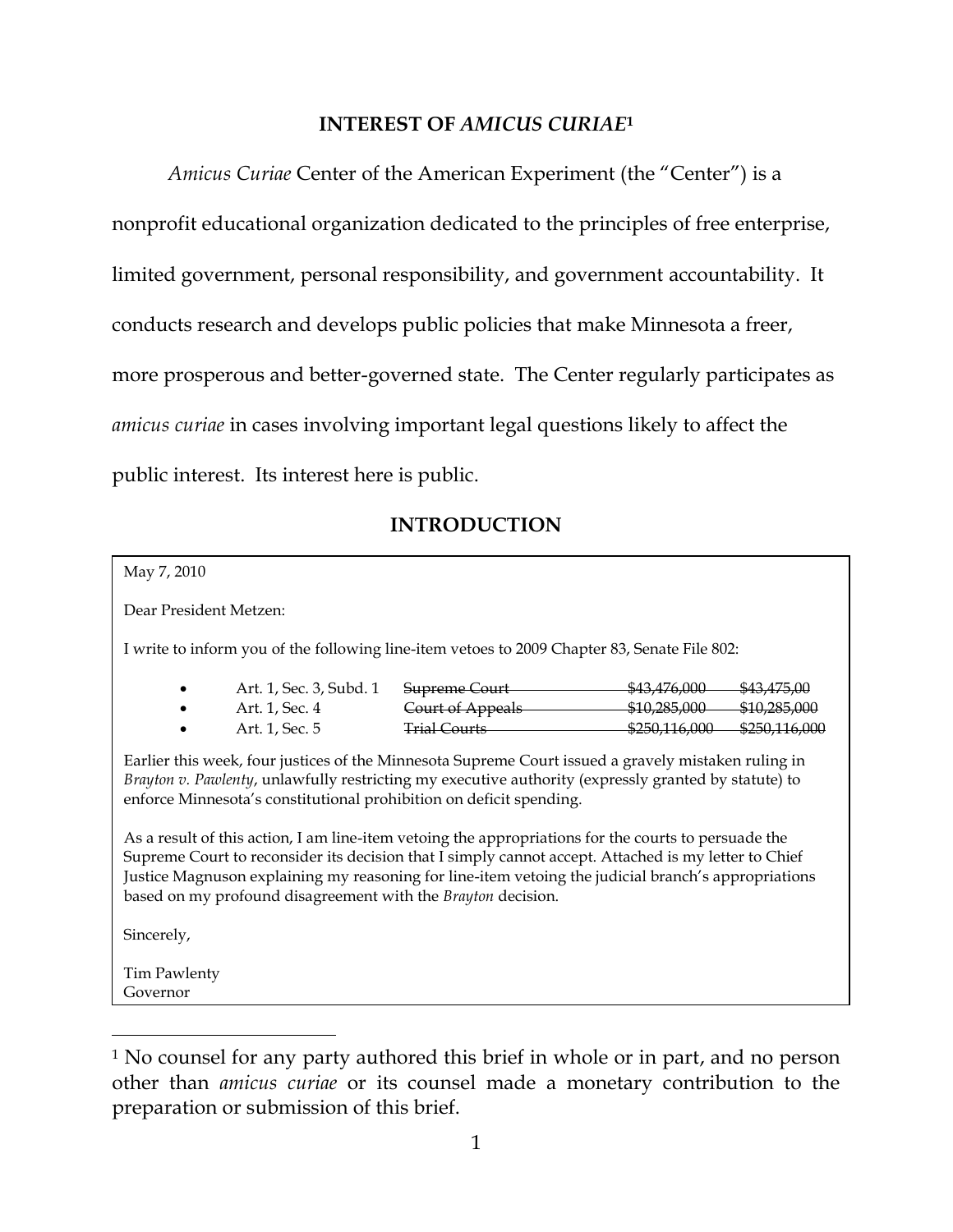The preceding letter is, of course, fictional. But aside from the timing?, under the logic of Appellants' (collectively referred to as the "Governor") position, this veto letter would be a perfectly legal exercise of the Governor's "explicit authority under the Minnesota Constitution to veto any line item of appropriation" (Governor's Br. at 8), in order to "defend against the [judiciary's] encroachment upon Executive power" (*id.* at 17). In fact, under the Governor's view, these vetoes would have "actually *promoted* the balance of powers that fundamentally underlies . . . notions" of separation of powers. *Id.* (emphasis added).

In support of this boundless view of executive power, the Governor asks this Court to declare the Governor's line-item veto power is "not qualif[ied] or limit[ed]" (*id.* at 11) and is thus immune from judicial review as long as the "item vetoed is an 'item of appropriation'" (*id.* at 8). Minnesota law does not permit, much less require, such an unfettered view of *any* power granted to *any* single branch. Instead, all three branches are subject to the restraints expressed in the

<sup>2</sup> In additional to the constitutional defect raised in this case, these fictional lineitem vetoes would have been untimely. *See* Minn. Const. art. IV, § 23 (providing limited windows of time for a Governor to sign, veto, or take no action on bills). But while these fictional line-item vetoes were untimely, it is not difficult to imagine scenarios in which the Governor could issue such a timely line-item veto targeting the judicial branch. For example, this year the Governor signed the omnibus bill containing judicial branch appropriations (Chapter 95, House File 470) on May 30, 2017, the same day he made the line-item vetoes challenged here.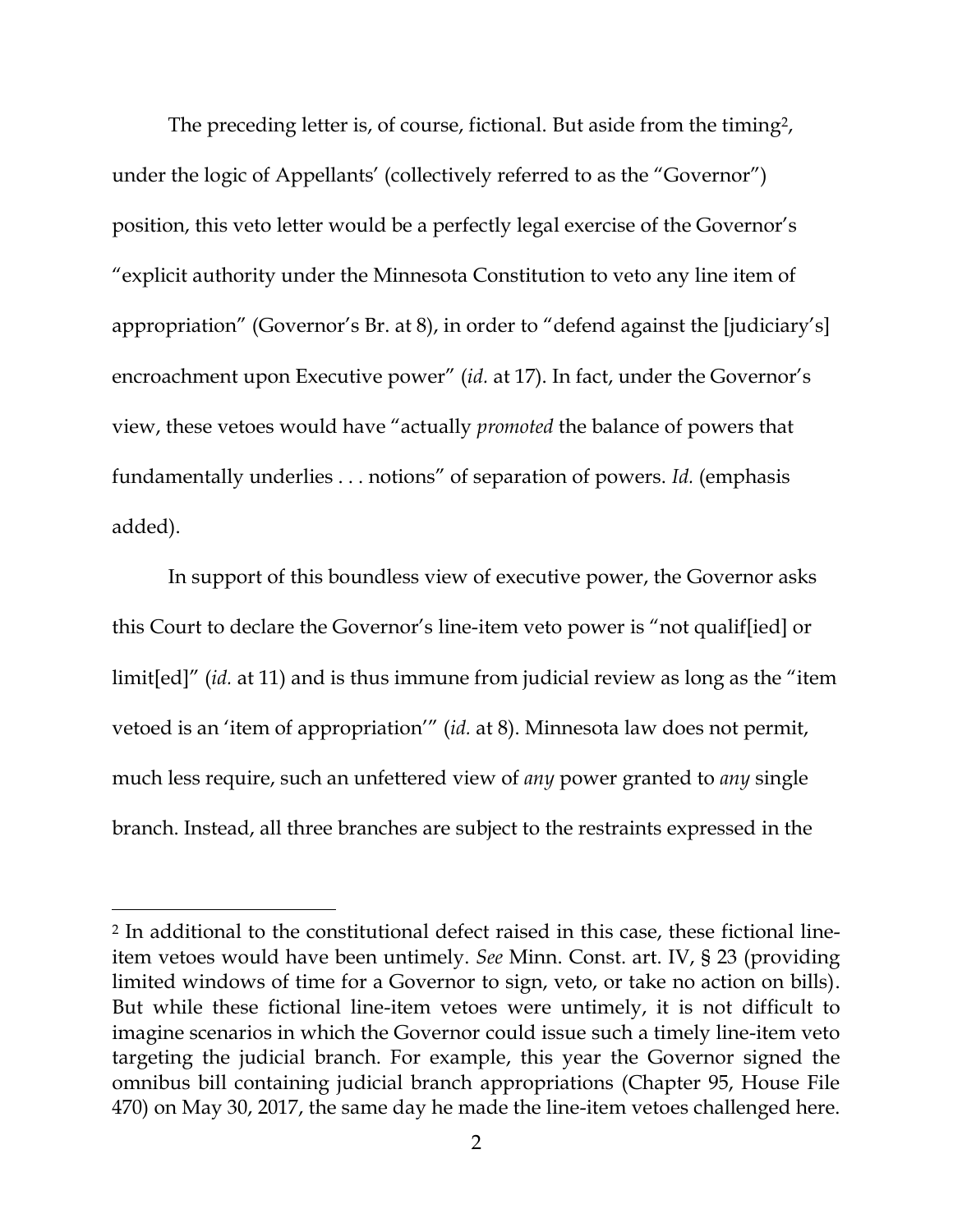Separation of Powers Clause found in Article 3, Section 1 of the Minnesota Constitution, which (as this Court has explained) prohibits any branch from using its powers to "control, coerce or restrain . . . the others in the exercise of any official power or duty . . . involving the exercise of discretion." *State ex rel. Birkeland v. Christenson*, 179 Minn. 337, 340, 229 N.W. 313, 314 (1930).

The Governor's line-item veto power is not exempt from the separation of powers principles that restrain every other exercise of every other power of every other branch, as the Governor asserts. The vetoes at issue here (or the hypothetical vetoes to coerce the judicial branch to reconsider *Brayton*) illustrate the dangers of such an approach. Yet, the Governor argues that this Court must reaffirm his authority because any judicial review of his openly-stated motives would itself overstep the bounds of the judiciary's power. *See* Governor's Br. at 23-24.

This Court has already suggested a framework for balancing these countervailing separation of powers concerns in *Starkweather v. Blair*, 245 Minn. 371, 71 N.W.2d 869 (1955). There, a legislative appropriation was challenged as a bill of attainder. The Court acknowledged that, in some circumstances, the motives of the legislature might be considered to determine whether the legislature was attempting to "use a constitutional power to accomplish an unconstitutional result, but, before it can be held that the latter has been done, it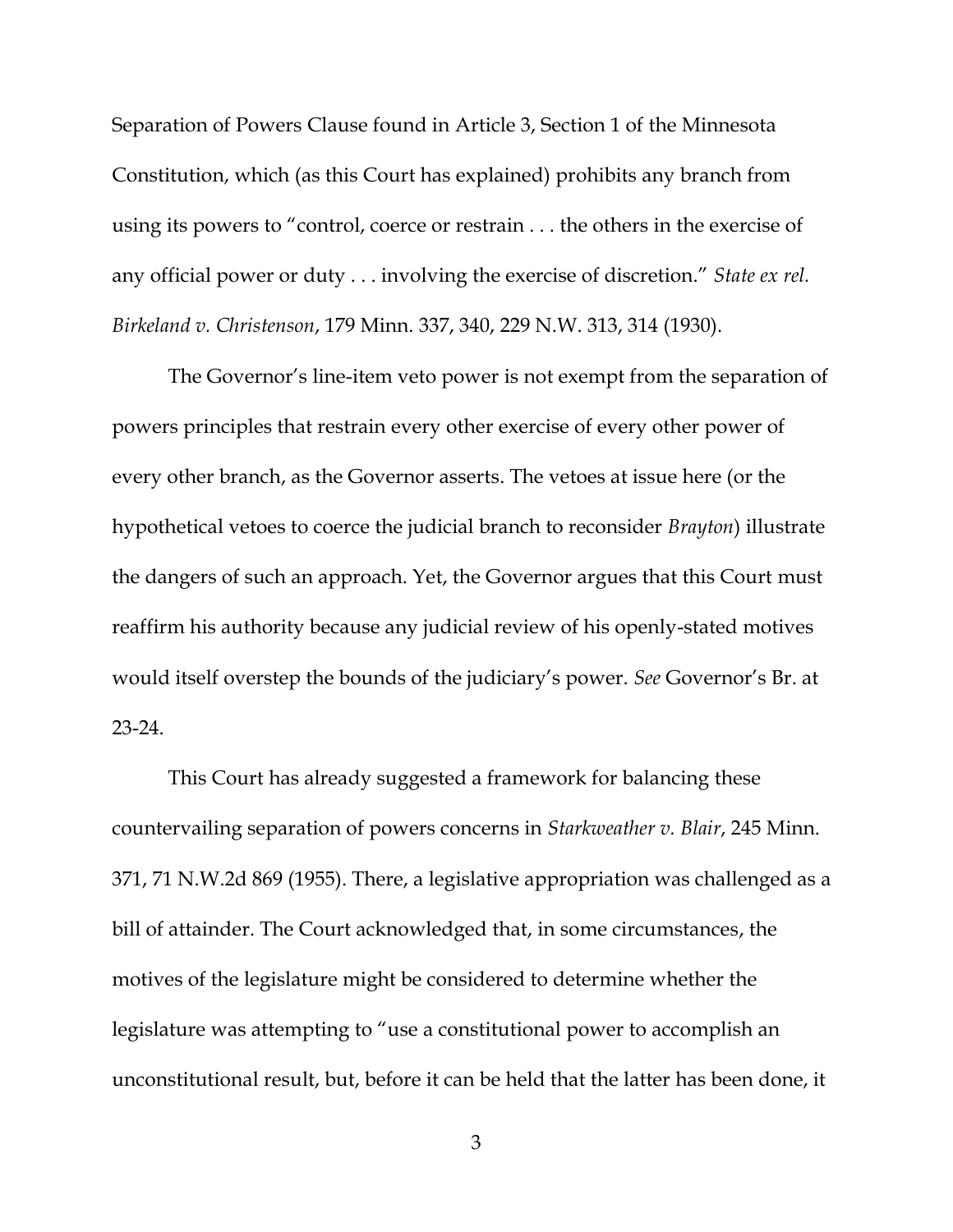must appear that the end result of the act accomplished some purpose proscribed by the constitution." *Id.*, 245 Minn. at 380, 71 N.W.2d at 876.

Here, the challenged vetoes indisputably (1) create an unconstitutional outcome demanding a judicial remedy, and (2) were driven by an unconstitutional motive: to coerce the Legislature in the exercise of its discretionary powers. Accordingly, under the two-pronged test laid out in *Starkweather*, the vetoes are an impermissible exercise of a constitutional power to achieve an unconstitutional result. *See id.*, 245 Minn. at 385, 71 N.W.2d at 879 ("It is also true that the legislature may not use a constitutional power to achieve an unconstitutional result."). The district court's ruling should be affirmed.

#### **ARGUMENT**

#### **I. The challenged vetoes are unconstitutional.**

### **A. The two-pronged** *Starkweather* **test balances the countervailing constitutional imperatives at issue here.**

By its nature, every exercise of judicial review raises separation of powers concerns, especially when another branch's actions are challenged as a separation of powers violation. On the one hand, judicial review itself carries risks that the judicial branch will interfere with the proper discretionary acts of another branch. *See State ex rel. Decker v. Montague*, 195 Minn. 278, 288, 262 N.W. 684, 689 (1935) ("The constitutional separation of authority . . . forbids judicial interference with the exercise of the powers [of] the governor as the chief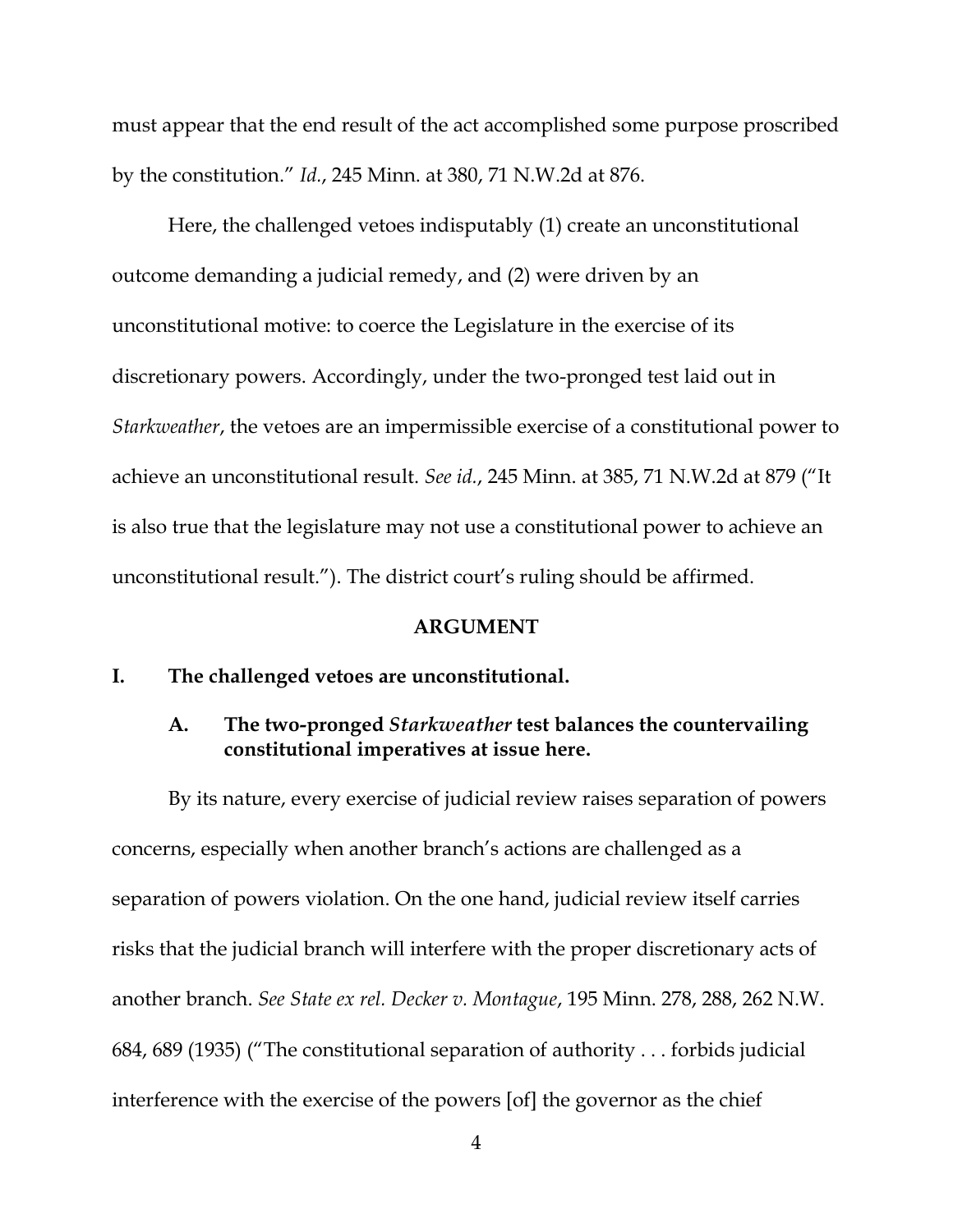executive of the state.") On the other hand, when the legislature enacts an unconstitutional law, or when an executive officer acts unconstitutionally, those actions are subject to judicial review in appropriate cases. *See, e.g., State ex rel. Birkeland*, 179 Minn. at 340, 229 N.W. at 314.

This conflict is particularly acute in the context of legislative appropriations. There are often intense negotiations between the executive and legislative branches. When those negotiations fail, there are constitutional implications to failure to fund certain branches or agencies. But the courts are rightly cautious to wade into budget negotiations unless absolutely necessary to remedy constitutional or legal violations.

The two-pronged *Starkweather* test followed by the district court offers the best method to balance these competing imperatives. Following the reasoning of *Starkweather*, the courts can consider whether an act—like the challenged vetoes here—was taken with the motive to "use a constitutional power to accomplish an unconstitutional result," but only if it is first established "that the end result of the act accomplished some purpose proscribed by the constitution." 245 Minn. 371, 71 N.W.2d 869.

By requiring both elements—(1) an unconstitutional end result and (2) the motive to accomplish an unconstitutional result—before invalidating a veto, the proper role of the veto is preserved without transforming it into a power to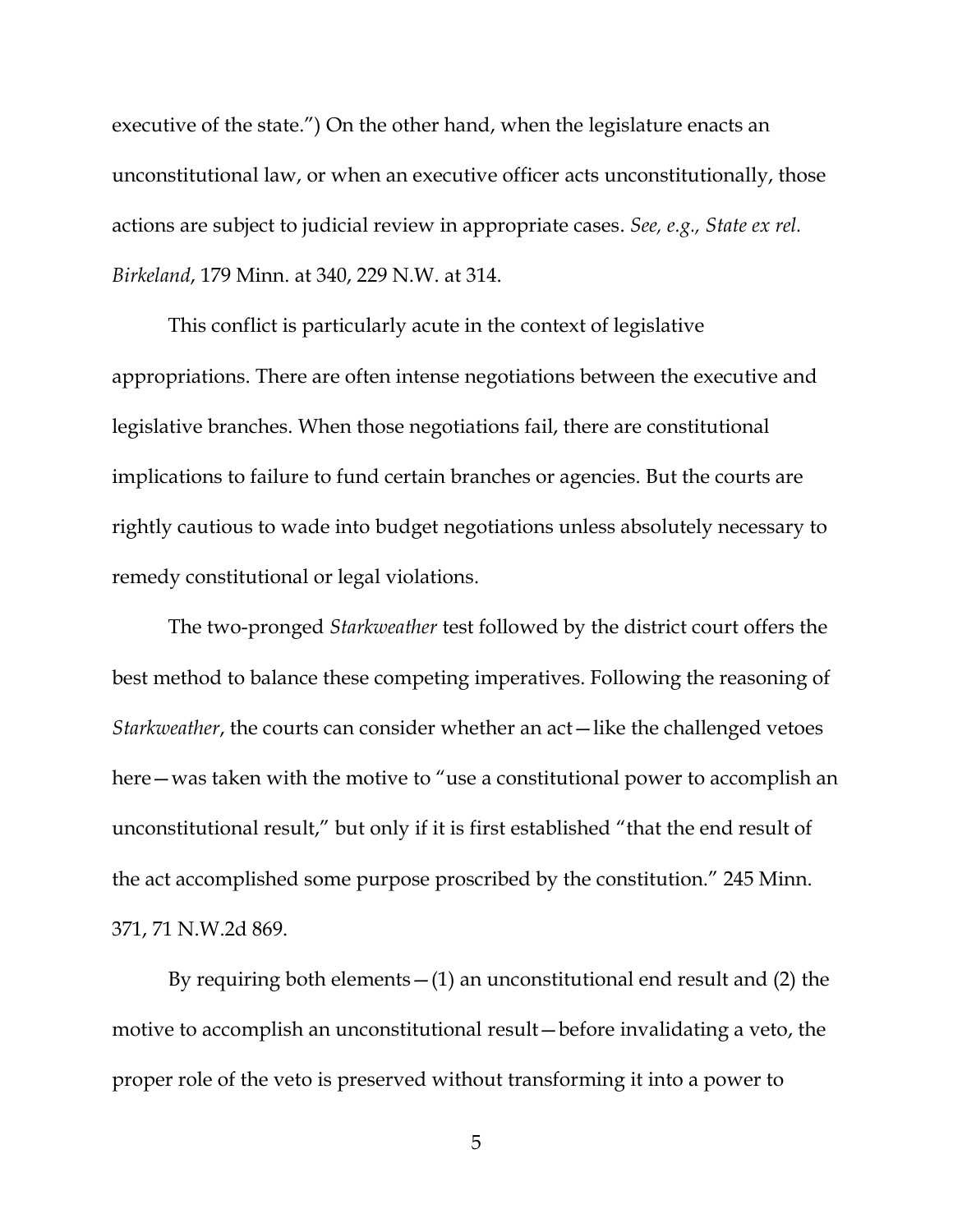engage in unconstitutional coercion or invasion of the separation of powers, as the Governor claims.

The Governor's response to the *Starkweather* test is to insist that the courts are required to avert their eyes to any unconstitutional motive, even when it is openly expressed in the public record, as here. Governor's Br. at 23-29. This is based almost entirely on a misreading of a single sentence from this Court's decision in *Johnson v. Carlson*, 507 N.W.2d 232, 235 (Minn. 1993), that "[i]t is not for this court to judge the wisdom of a veto, or the motives behind it, so long as the veto meets the constitutional test." *See* Governor's Br. at 24.

But this just begs the question of what "constitutional test" must be passed. The only relevant constitutional question raised in *Johnson* was whether the textual line-item veto requirements were satisfied. Of course, the Governor's motives were not relevant once those requirements were satisfied. The *Johnson* Court had no occasion to consider what test would be applied if the challenged veto runs afoul of some other constitutional provision.

The Governor also makes much of the fact that the *Starkweather* Court declined to inquire into the motives of the legislature when it determined that the first suggested element—an unconstitutional end result—was not satisfied. Governor's Br. at 28-29. This is true, as it is also true that *Starkweather* involved the review of a legislative bill, not a Governor's veto. *Starkweather* is not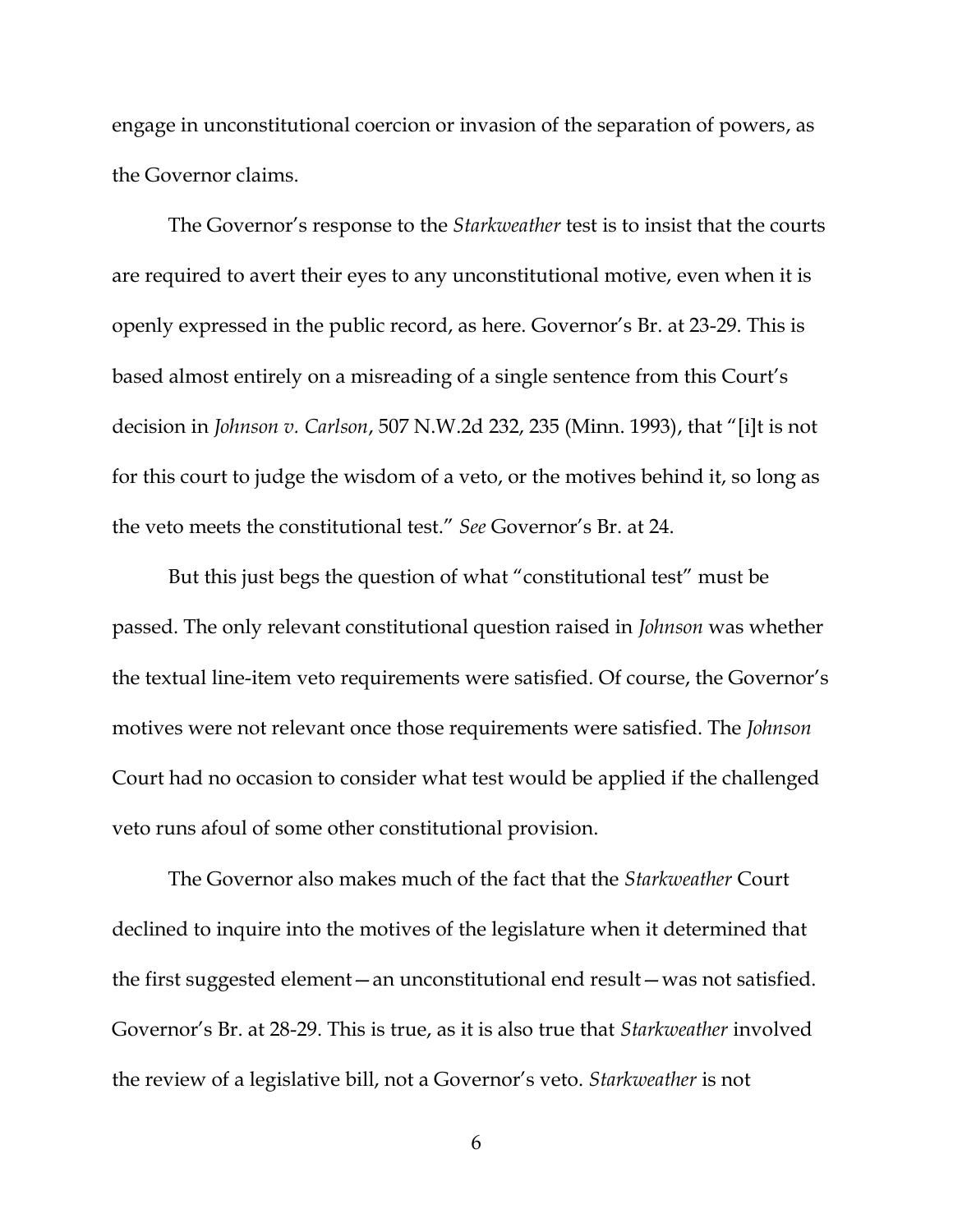controlling precedent here, and the district court did not suggest otherwise. But it does provide a persuasive and useful framework for weighing a challenge to an effort—like the challenged line-item vetoes here—to "use a constitutional power to accomplish an unconstitutional result." 245 Minn. at 380, 71 N.W.2d at 876.

#### **B. The vetoes plainly violate both elements of the** *Starkweather* **test.**

The challenged line-item vetoes plainly violate the separation of powers, as the district court correctly held. This is made clear by following the twopronged framework set out in *Starkweather*. The Governor does not seriously dispute either element: the unconstitutional end result, or the intended motive to coerce the legislative branch.

### **1. The vetoes indisputably create an unconstitutional end result: the defunding of the Legislative Branch.**

It cannot be seriously disputed that the natural end result of the challenged line-item vetoes is unconstitutional: the crippling of an entire coequal branch of government. And the Governor *does not dispute* it. Instead, in a clever sleight-ofhand, the Governor's response is to concede that the end result is *so clearly unconstitutional* that the Legislature can confidently rely on a different judicial remedy: "The Governor's exercise of his line item veto power did not effectively 'abolish' the Legislature because the Legislature *had the remedy* to seek core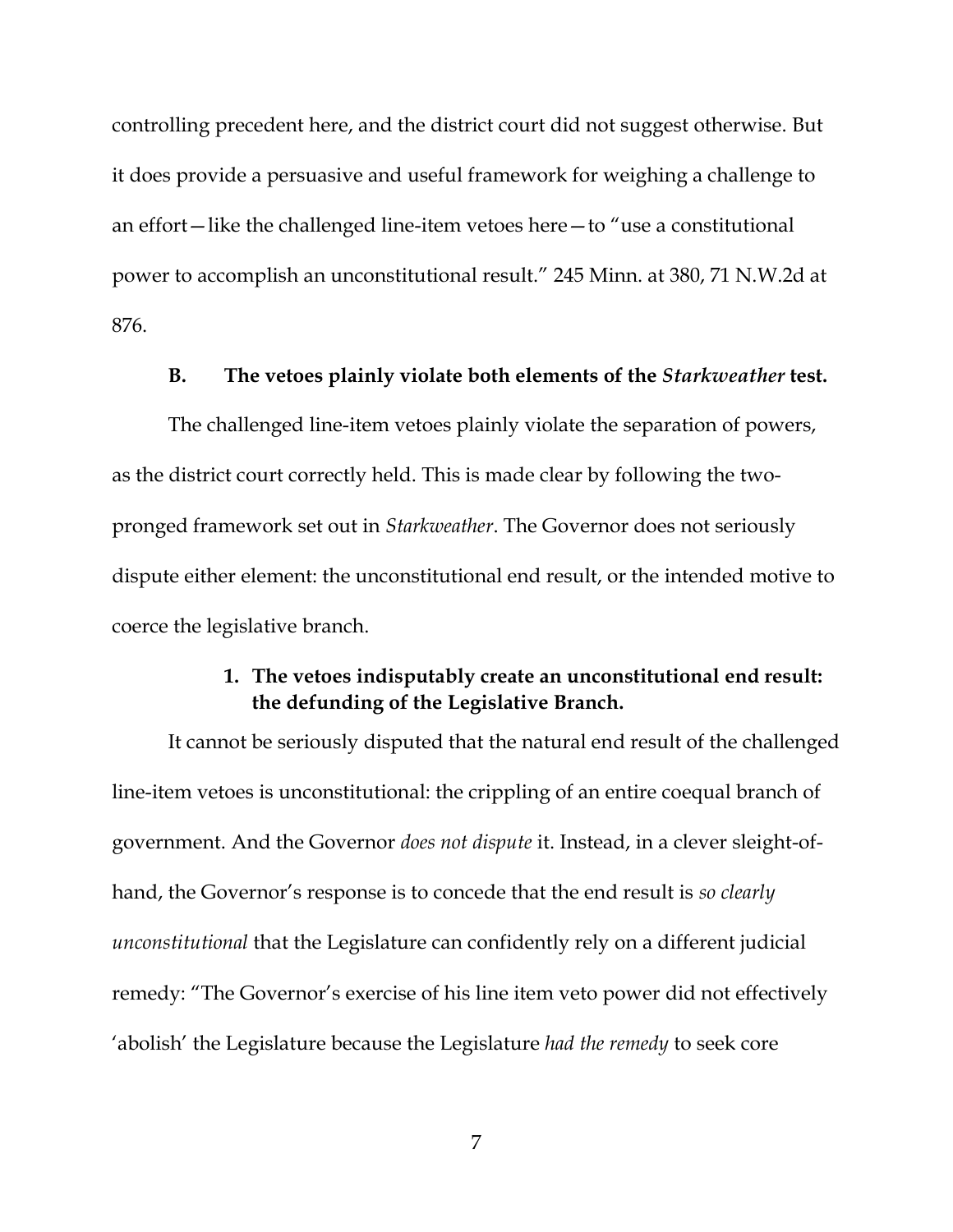function funding." Governor's Br. at 18 (emphasis added). 3

The very existence of a judicial "remedy" implies the existence of some wrong that must be remedied. Although the Governor's Brief is mostly careful to obscure that fact, it does concede that "the distributive clause" of the Separation of Powers Clause "implies a right to minimum funds necessary to exercise that power." Governor Br. at 21. It cannot be disputed that the challenged line-item vetoes contravened this right, absent some judicial intervention.

The Governor seeks to analogize this situation with prior government shutdowns, where the lower courts ordered core funding. *Id.* at 19-22. That analogy is only partly illuminating. In each of those cases, the remedy was justified by the conclusion that failure to fund core functions of a branch or office established by the Constitution would "contravene" the Separation of Powers Clause. *E.g.*, *In re Temp. Funding of Core Functions of the Exec. Branch*, No. 62-CV-11-5203, ¶ 3 (Ramsey Cty. Dist. Ct. June 29, 2011) (Add. 29). The same is certainly true here.

But the *Starkweather* framework reveals an important distinction between those prior shutdown cases and this case. In none of those cases was any branch intending to "use a constitutional power to accomplish an unconstitutional

<sup>3</sup> *See also id.* at 32 ("[B]ecause the Legislature *is entitled to funding* for its critical, core functions, the Governor is incapable of removing all of the Legislature's core functions simply by vetoing appropriations.") (emphasis added).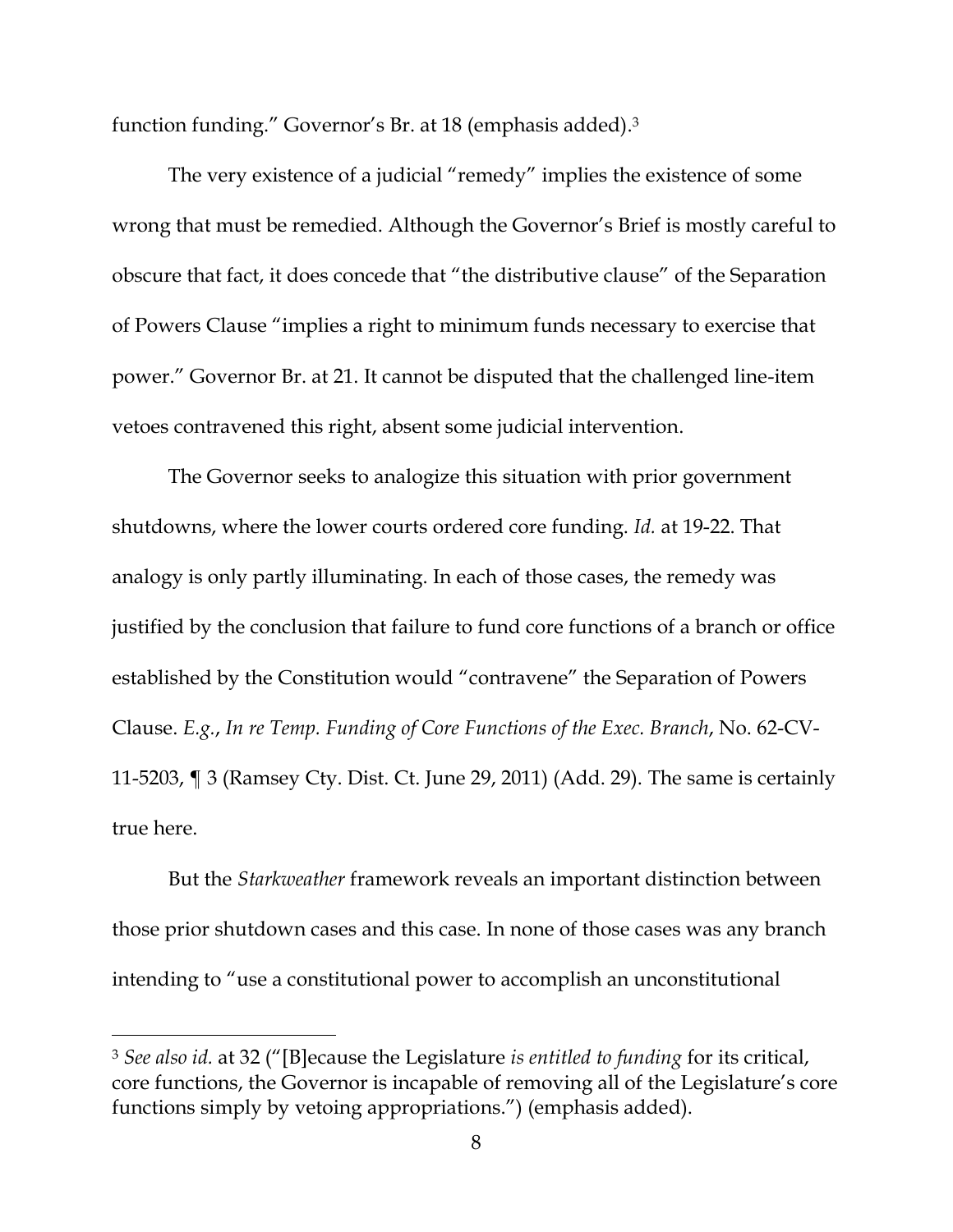result." *Starkweather*, 245 Minn. at 380, 71 N.W.2d at 876. Accordingly, none of those cases had the occasion to determine whether a core function proceeding was the *sole* remedy (much less the *preferable* remedy) in a situation like this one, where the Governor uses the line-item veto power to directly attack another branch in order to coerce its exercise of its discretionary authority.

## **2. The vetoes were indisputably driven by an unconstitutional motive: to coerce the discretionary choices of the Legislative Branch.**

As this Court has explained, "where the constitution commits a matter to one branch of government, the constitution prohibits the other branches from invading that sphere or interfering with the coordinate branch's exercise of its authority." *In re Civil Commitment of Giem*, 742 N.W.2d 422, 429 (Minn. 2007). "[T]he legislative branch has the responsibility and authority to legislate" and "to establish the spending priorities of the state," with an exception for the Governor's veto (and line-item veto) power, which "must be construed narrowly to prevent usurpation of the Legislature's proper authority." *Brayton v. Pawlenty*, 781 N.W.2d 357, 365-66 (Minn. 2010).

The Governor made clear that the challenged line-item vetoes are *designed* to invade the Legislature's authority to legislate, and to "control or coerce" the Legislature "in the exercise of its constitutional powers." *State ex rel. Birkeland*, 179 Minn. at 340, 229 N.W. at 314. In his official veto letter, he explained that he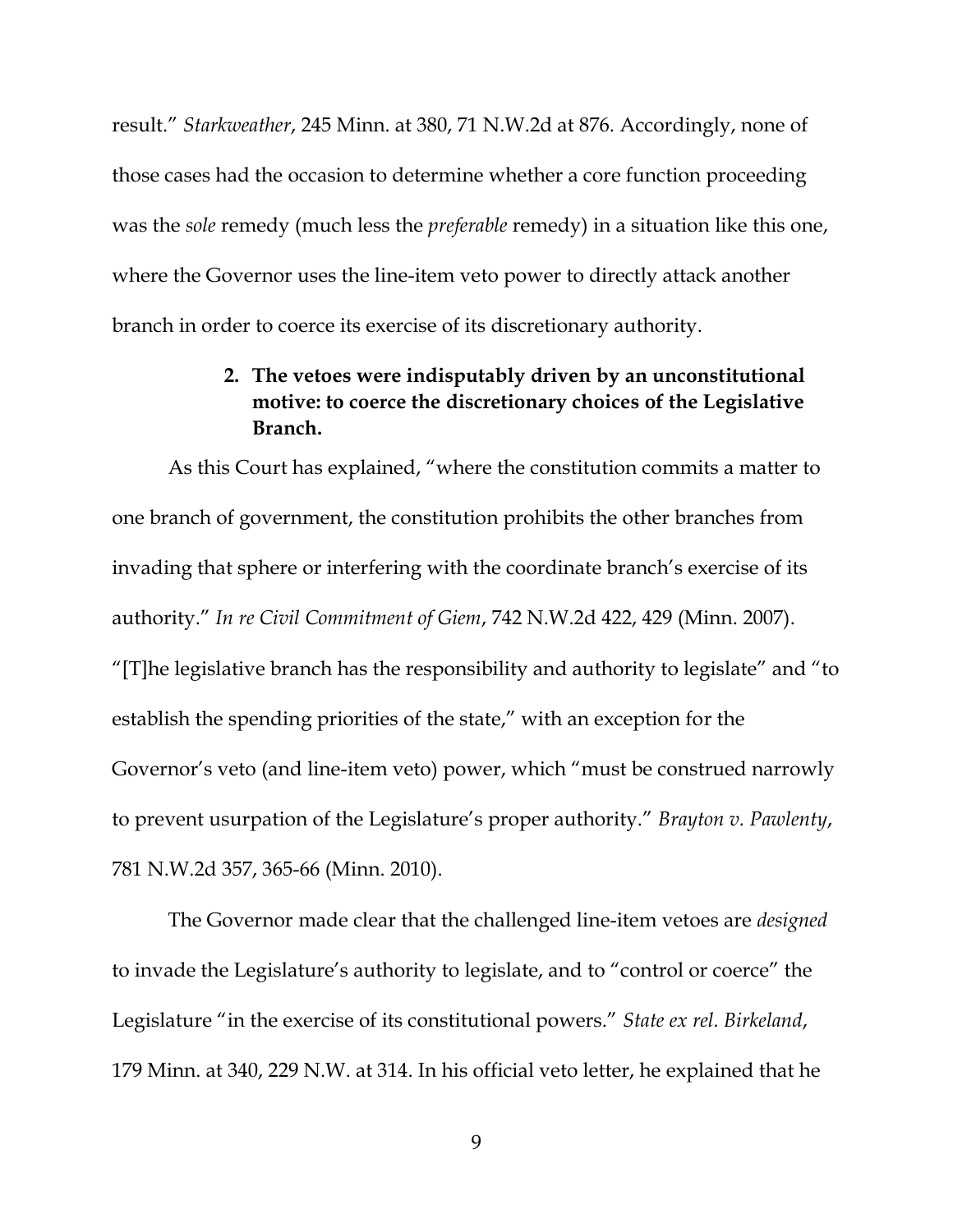was making these line-item vetoes in response to legislative "language" that he did not like, in an effort to coerce further legislative action: "As a result of this action, I am line-item vetoing the appropriations for the Senate and House of Representatives to bring the Leaders back to the table to negotiate provisions in the Tax, Education and Public Safety bills that I cannot accept." Add. 41. The Governor attached a letter addressed to the Legislature's leaders spelling out the five items of legislation he was demanding, noting that he would not even call the Legislature into a special session unless it agreed to pass all five demanded legislative items. Add. 43-45.

Having spelled out his unconstitutional motivation so clearly in his official correspondence, the Governor makes no effort to dispute it here. Instead, the Governor simply urges the Court to avert its eyes from the evidence by noting the possibility that there would be tougher "disputed cases" which would "put courts in the awkward position of investigating what the Governor's motivations actually were." Governor's Br. at 27.<sup>4</sup> Presumably, these tougher cases would arise where the Governor is less candid than the Governor was here.

Here, *Starkweather* also provides useful guidance. The *Starkweather* Court

<sup>4</sup> Notably, the Governor's brief makes no effort to reconcile its request to shield the executive branch from "awkward" litigation with its advocacy for intrusive litigation about which of the items in the Legislature's budget are truly for critical, core functions. *See* Governor's Br. at 21-22, 32-34.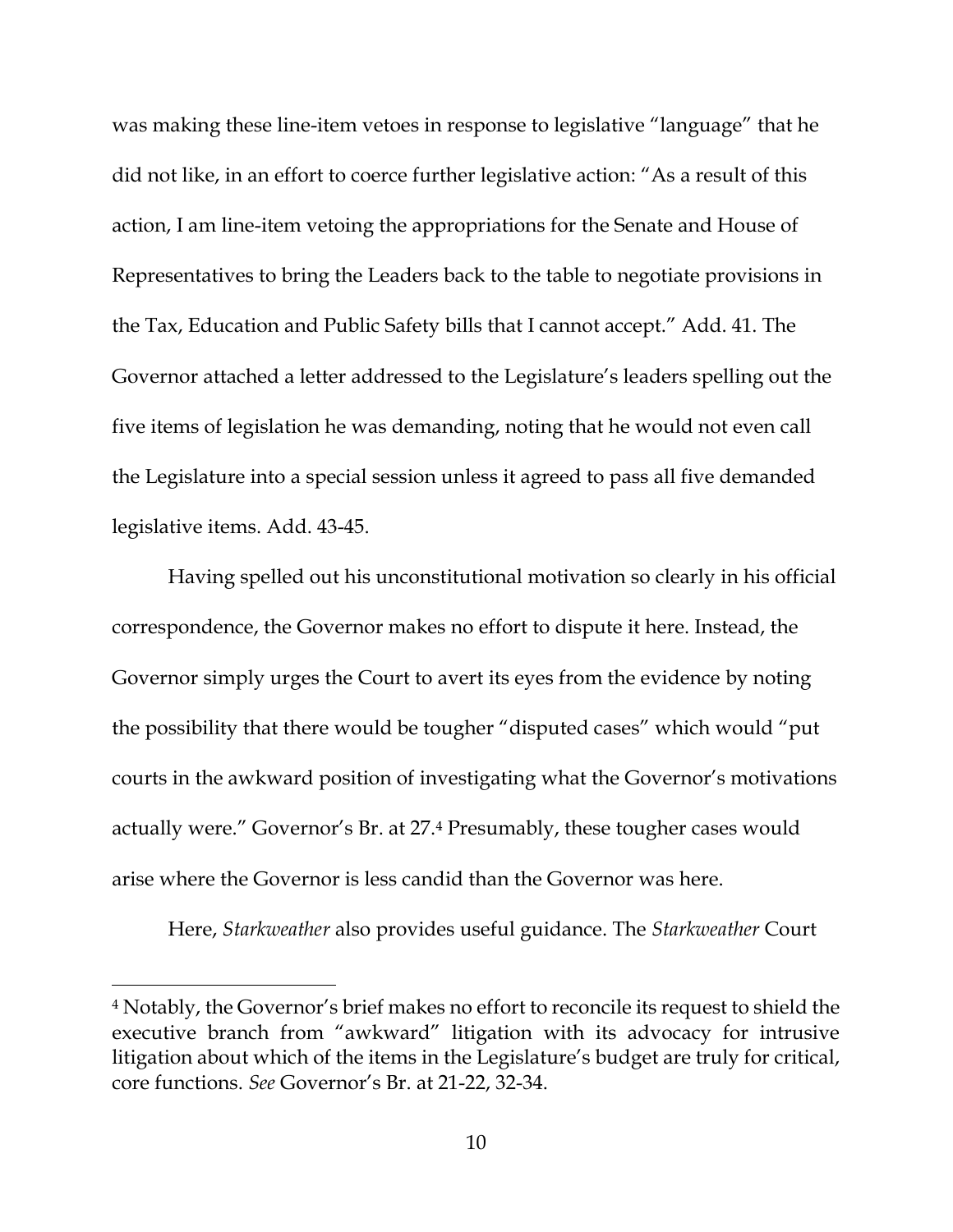suggested that evidence of motive must be found in the official "journal entries" of the Legislature. 245 Minn. at 380-84, 71 N.W.2d at 876-78. As noted above, confining the judicial inquiry to the official record is sufficient in this case to establish the Governor's unconstitutional motive.<sup>5</sup>

**II. The political question doctrine does not support the Governor's position that the proper remedy for the unconstitutional end result of his vetoes is further litigation about core functions.**

Despite the Governor's argument that the line-item vetoes give rise to a mandatory judicial remedy, he nevertheless argues that the political question doctrine compels "the nonjusticiability of the Legislature's effort to undo the line-item vetoes via court order." Governor's Br. at 29-30. The Governor makes no effort to reconcile these contradictory positions, but it simply cannot be the case (as explained above) that the Governor has the unfettered and unreviewable power to use the line-item veto power to coerce the other branches of government by eliminating their funding.

Even if the political question doctrine had some applicability here, the factors and considerations articulated by the U.S. Supreme Court in *Baker v. Carr*,

<sup>5</sup> It is at least theoretically possible, as the Governor suggests, that some future governor might try to evade the *Starkweather* test by better concealing an unconstitutional motive. But it is telling that the Governor felt the need to clearly spell out his coercive threat here in order to advance his demands. Likely, such a coercive scheme would be less effective if a future governor did not communicate the threat as clearly as it was communicated here (or in the fictional veto letter at page 1, *supra*).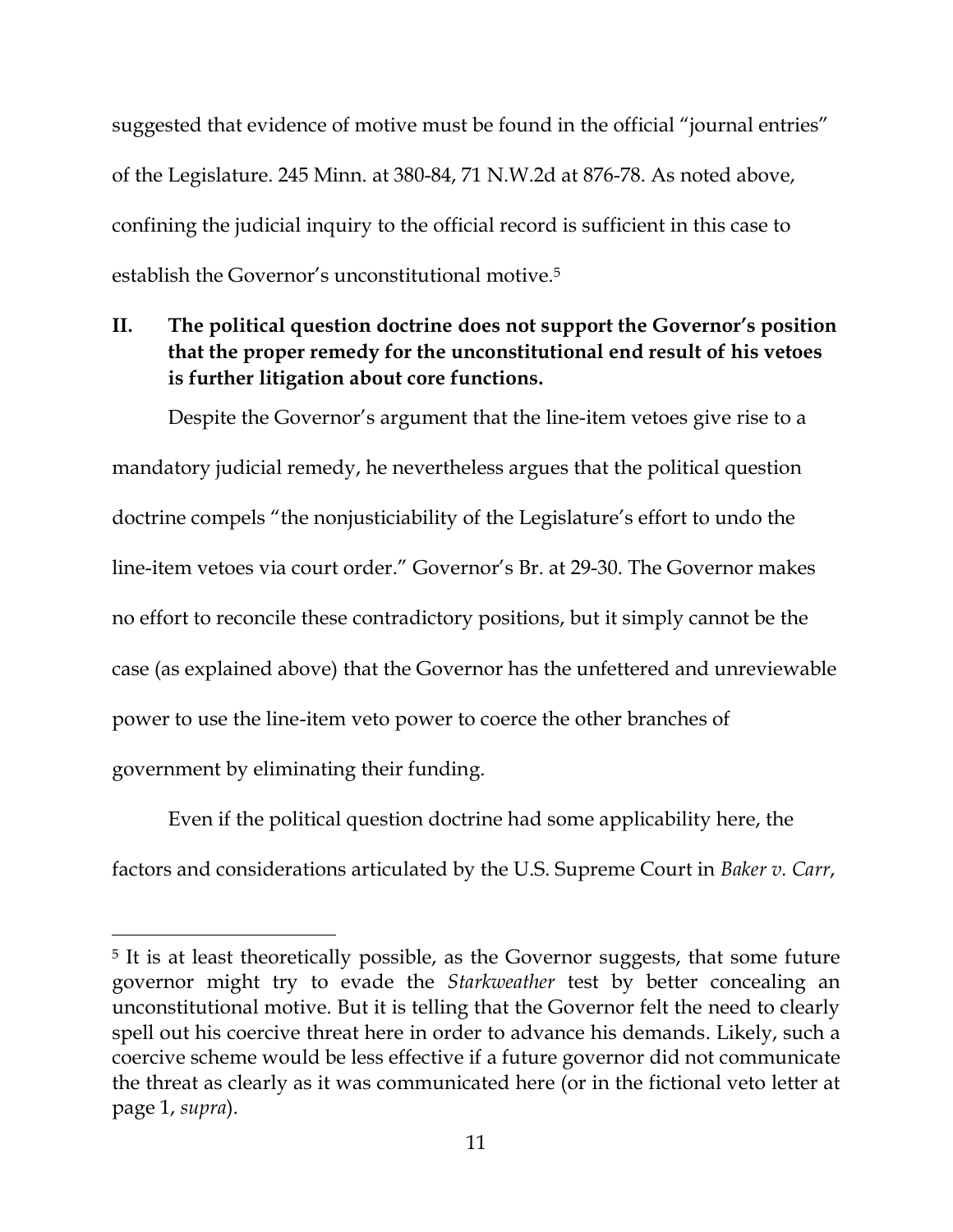369 U.S. 186 (1962), actually counsel *against* the Governor's position that the proper remedy for the unconstitutional results of the line-item vetoes is further litigation about the Legislature's core functions. For example, the Governor argues that there are "no judicially manageable standards for qualifying" the Governor's veto right. Governor's Br. at 30. To the contrary, *Starkweather* provides a judicially manageable standard, as explained above. And this criticism—as well as the Governor's warning that "[i]f the Judiciary enters the fray, a court must make an initial policy determination of the proper appropriation for the Senate and the House" (*id.*)—is even more applicable to the "core function proceeding" the Governor advocates, in which "the Legislature would of course need to provide detail on its proposed expenditures and demonstrate which are critical" (*id.* at 22). As the Kentucky Supreme Court noted in an effort to apply a similar test, "[w]hat constitutes an essential service depends largely on political, social and economic considerations, not legal ones." *Fletcher v. Commonwealth*, 163 S.W.2d 852, 860 (Ky. 2005).

Thus, to the extent the political question doctrine is applicable here, it counsels against the Governor's proposed "core function proceeding" remedy for his unconstitutional vetoes, and in favor of the ruling below simply invalidating the vetoes by applying the *Starkweather* framework.